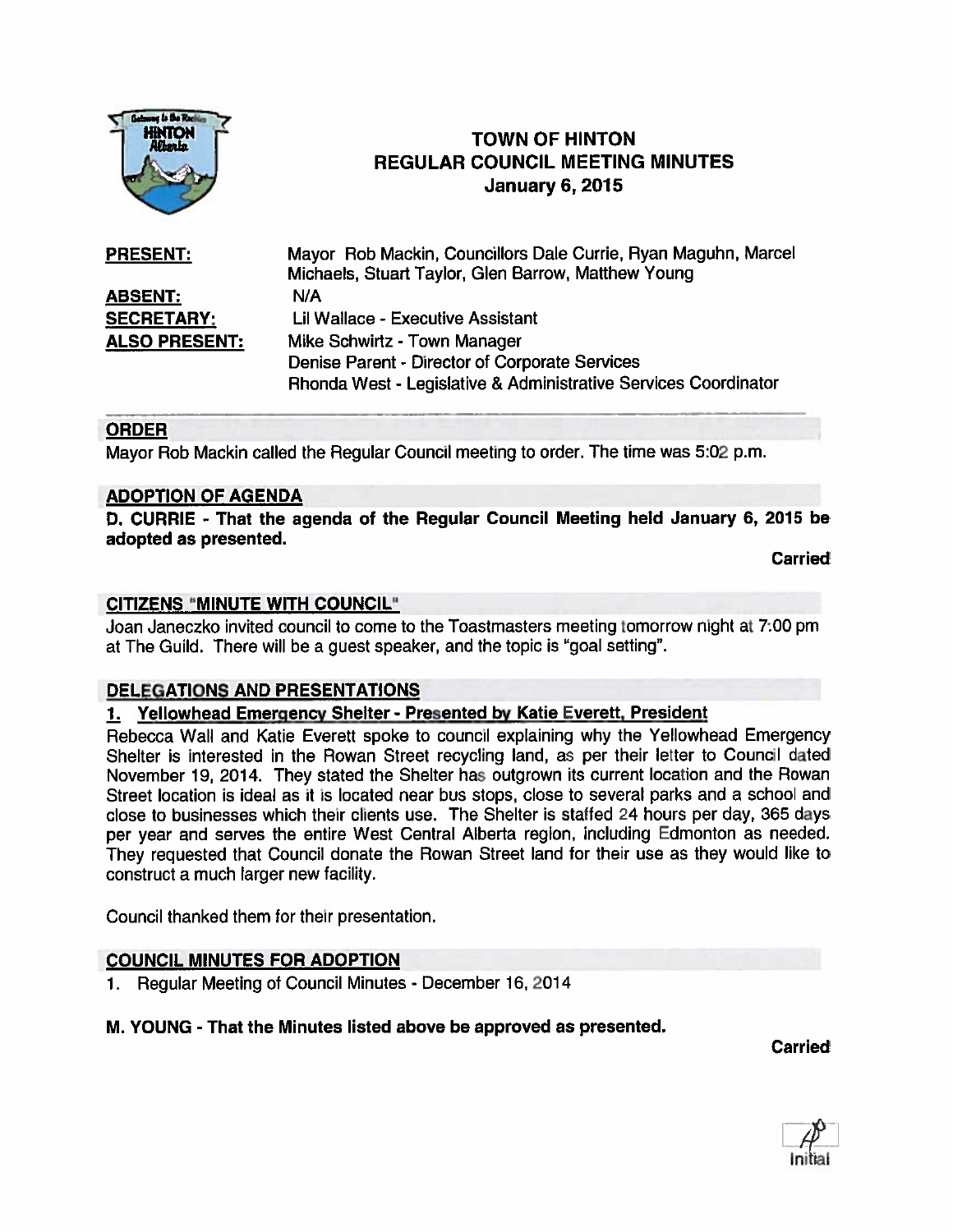# ACTION ITEMS

Refer to the Regular Council Meeting Agenda package for January 6, 2015 for detailed background information on these decisions.

#### 1. Land Use Bylaw Amendment #960-53

G. BARROW - That Town Council give First Reading to Land Use Bylaw Amendment #960-53.

Carried

## 2. Trans Mountain Pipeline: Memorandum of Understanding (MOU) Community **Contributions**

G. BARROW - That Council formally approve the Memorandum of Understanding (Attachment #1) between the Town of Hinton and Trans Mountain Pipeline LP for identified projects which could offset impacts associated with the Expansion Project and provide legacy for the Town.

Carried

## INFORMATION ITEMS

- 1. Council Information Package #1 previously circulated December 17, 2014
- 2. Council Information Package #2 previously circulated December 24, 2014

# R. MAGUHN - That Council Information Packages #1 and #2 be accepted for information. Carried

# REPORTS FROM MAYOR, COUNCIL, TOWN MANAGER

## Council Reporting (Training/Conferences/CEAC, Listening Teams, All Other Committees)

Councillors reported on the various committees, meetings and activities they attended since the last Regular Council meeting and what they plan on attending in the coming weeks.

# 2. Town Manager Report

Town Manager Mike Schwirtz provided an update on administrative matters.

#### MOVE IN CAMERA

M. YOUNG - That the Regular Council meeting move in camera.

Carried

The time was 5:35 p.m.

# M. MICHAELS - That Regular Council meeting revert to regular session.

Carried

The time was 5:50 p.m.